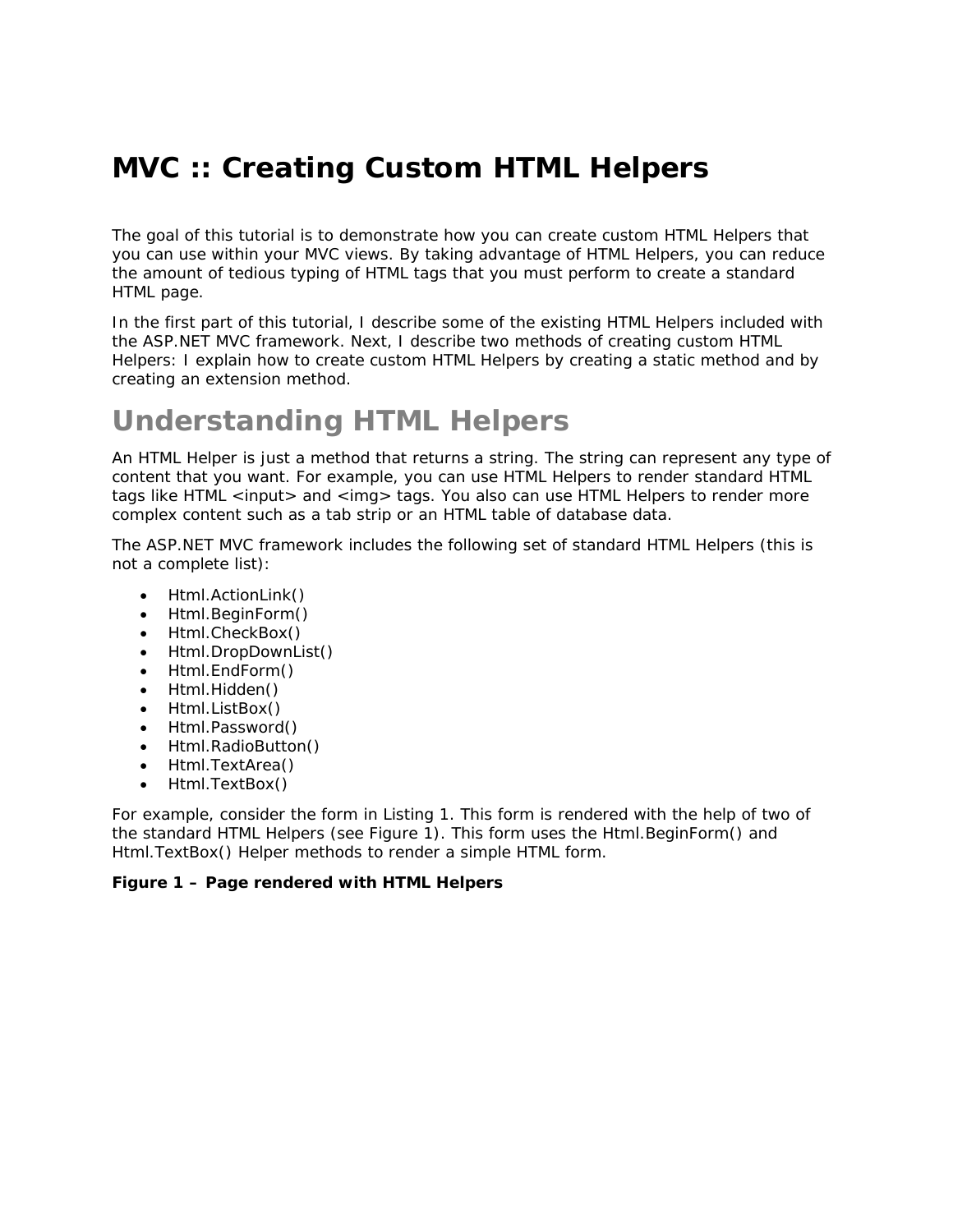| Index - Mozilla Firefox<br>$\begin{array}{ c c c c c }\hline \multicolumn{1}{ c }{\mathbf{C}} & \multicolumn{1}{ c }{\mathbf{X}}\hline \end{array}$<br>File Edit View History Bookmarks Too<br>$C \times A$<br>$\rightarrow$ $\rightarrow$<br>ht<br>Most Visited & Getting Started<br>$\rightarrow$ |
|-----------------------------------------------------------------------------------------------------------------------------------------------------------------------------------------------------------------------------------------------------------------------------------------------------|
| First Name:<br>Stephen                                                                                                                                                                                                                                                                              |
| Last Name:<br>Walther                                                                                                                                                                                                                                                                               |
| Register                                                                                                                                                                                                                                                                                            |
| Done                                                                                                                                                                                                                                                                                                |

### **Listing 1 – Views\Home\Index.aspx**

```
<%@ Page Language="C#" AutoEventWireup="true" 
  CodeBehind="Index.aspx.cs" 
   Inherits="MvcApplication1.Views.Home.Index" %> 
<!DOCTYPE html PUBLIC "-//W3C//DTD XHTML 1.0 Transitional//EN" 
   "http://www.w3.org/TR/xhtml1/DTD/xhtml1-transitional.dtd"> 
<html xmlns="http://www.w3.org/1999/xhtml" > 
<head runat="server"> 
    <title>Index</title>
</head> 
<body> 
     <div> 
     <% using (Html.BeginForm()) 
       \{ \frac{8}{3} <label for="firstName">First Name:</label> 
    br />
     <%= Html.TextBox("firstName")%>
```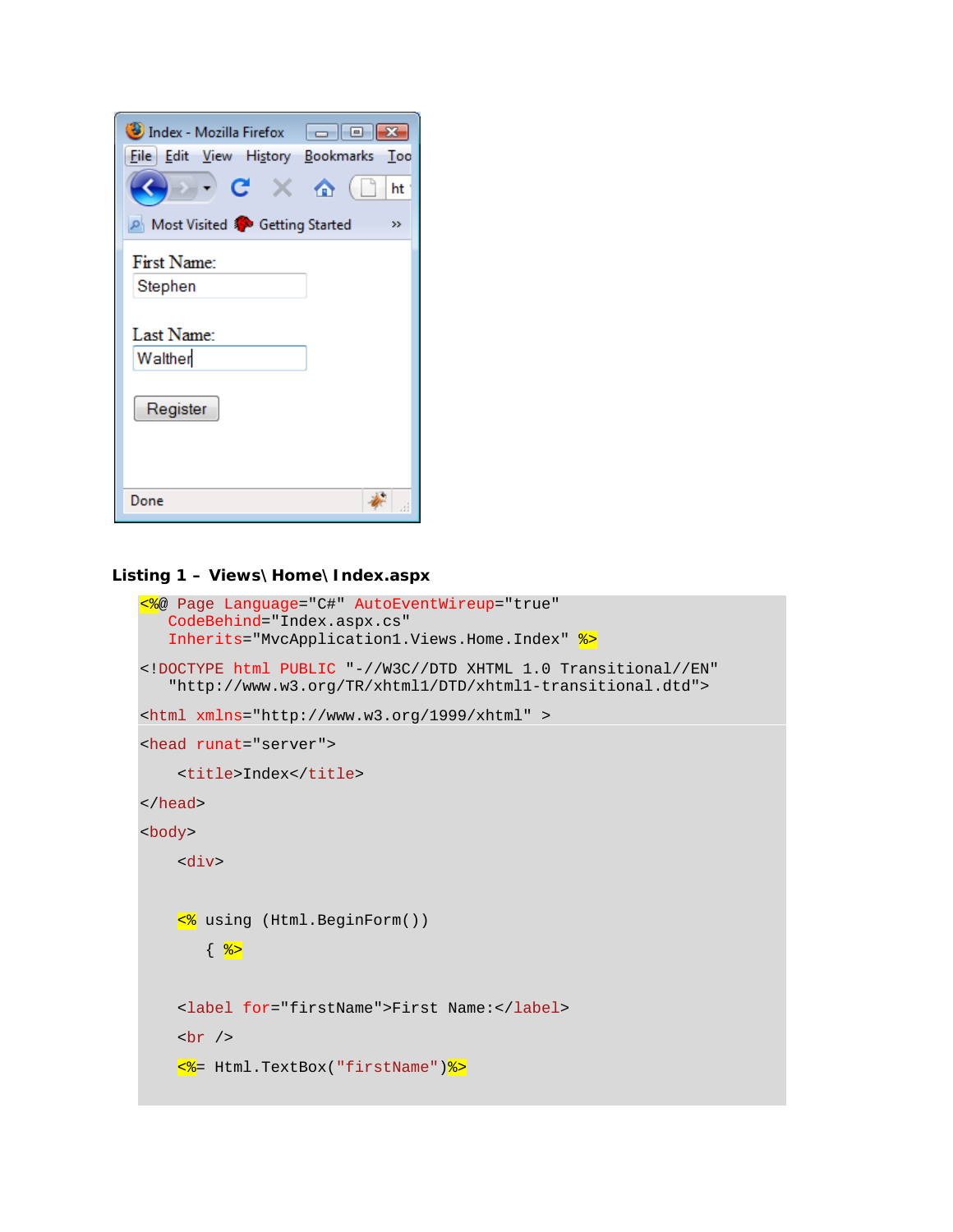```
br />br />br <label for="lastName">Last Name:</label> 
    br />
     <%= Html.TextBox("lastName")%> 
    \braket{br} />\braket{br} />
     <input type="submit" value="Register" /> 
    <mark><% } %></mark>
     </div> 
</body> 
</html>
```
The Html.BeginForm() Helper method is used to create the opening and closing HTML <form> tags. Notice that the Html.BeginForm() method is called within a using statement. The using statement ensures that the <form> tag gets closed at the end of the using block.

If you prefer, instead of creating a using block, you can call the Html.EndForm() Helper method to close the <form> tag. Use whichever approach to creating an opening and closing <form> tag that seems most intuitive to you.

The Html.TextBox() Helper methods are used in Listing 1 to render HTML <input> tags. If you select view source in your browser then you see the HTML source in Listing 2. Notice that the source contains standard HTML tags.

> *Important: notice that the Html.TextBox() HTML Helper is rendered with <%= %> tags instead of <% %> tags. If you don't include the equal sign, then nothing gets rendered to the browser.*

The ASP.NET MVC framework contains a small set of helpers. Most likely, you will need to extend the MVC framework with custom HTML Helpers. In the remainder of this tutorial, you learn two methods of creating custom HTML Helpers.

#### **Listing 2 – Index.aspx Source**

<!DOCTYPE html PUBLIC "-//W3C//DTD XHTML 1.0 Transitional//EN" "http://www.w3.org/TR/xhtml1/DTD/xhtml1-transitional.dtd"> <html xmlns="http://www.w3.org/1999/xhtml" > <head><title> Index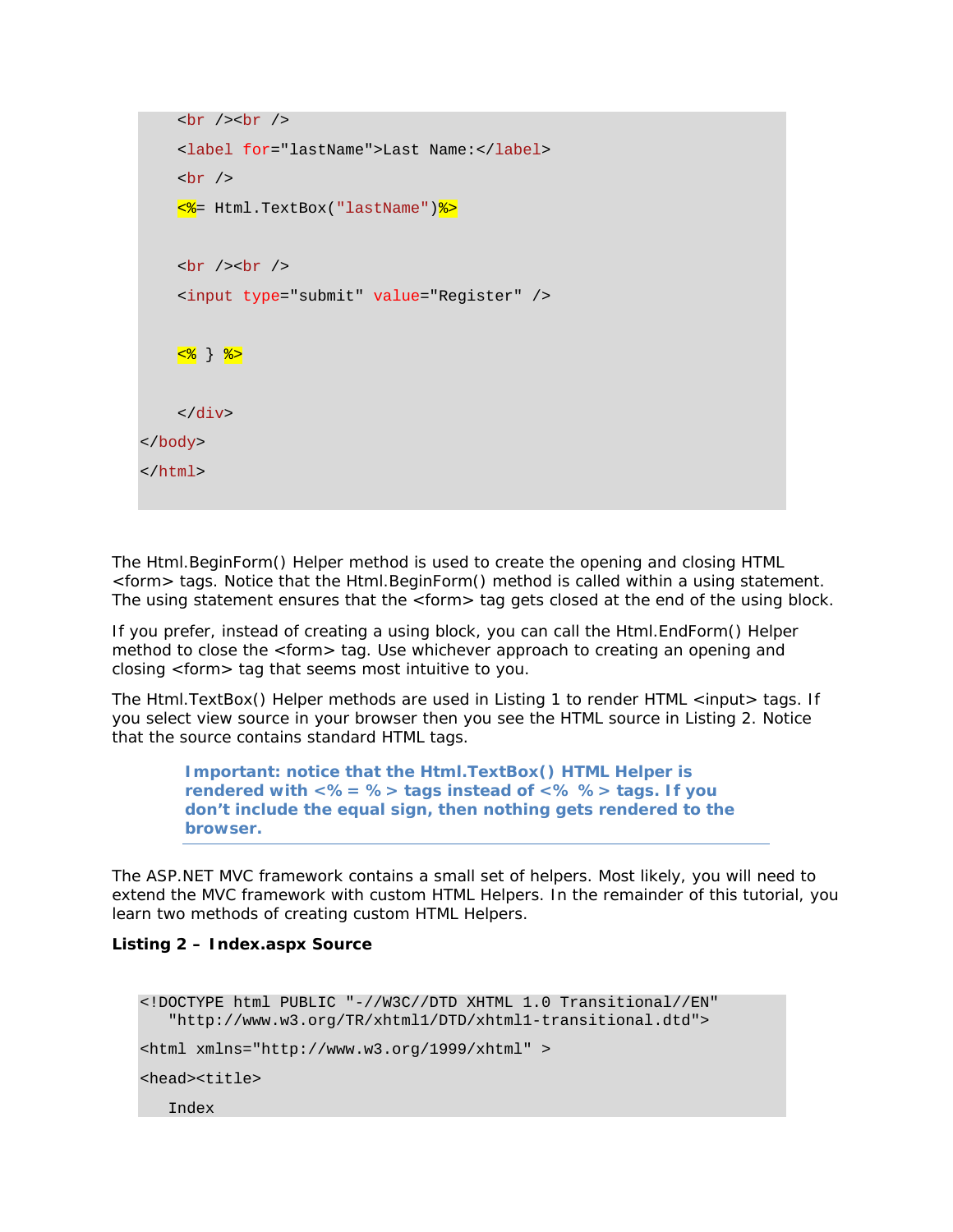```
</title></head>
```
#### <body>

```
 <div> 
     <form action="http://localhost:33102/" method="post"> 
     <label for="firstName">First Name:</label> 
    br />
     <input id="firstName" name="firstName" type="text" value="" /> 
    br />br />br />
     <label for="lastName">Last Name:</label> 
    br />
     <input id="lastName" name="lastName" type="text" value="" /> 
    \text{br} />\text{br} />
     <input id="btnRegister" name="btnRegister" type="submit" 
   value="Register" /> 
     </form> 
     </div> 
</body> 
</html>
```
# **Creating HTML Helpers with Static Methods**

The easiest way to create a new HTML Helper is to create a static method that returns a string. Imagine, for example, that you decide to create a new HTML Helper that renders an HTML <label> tag. You can use the class in Listing 2 to render a <label>.

#### **Listing 2 – Helpers\LabelHelper.cs**

```
using System; 
namespace MvcApplication1.Helpers 
{ 
     public class LabelHelper
```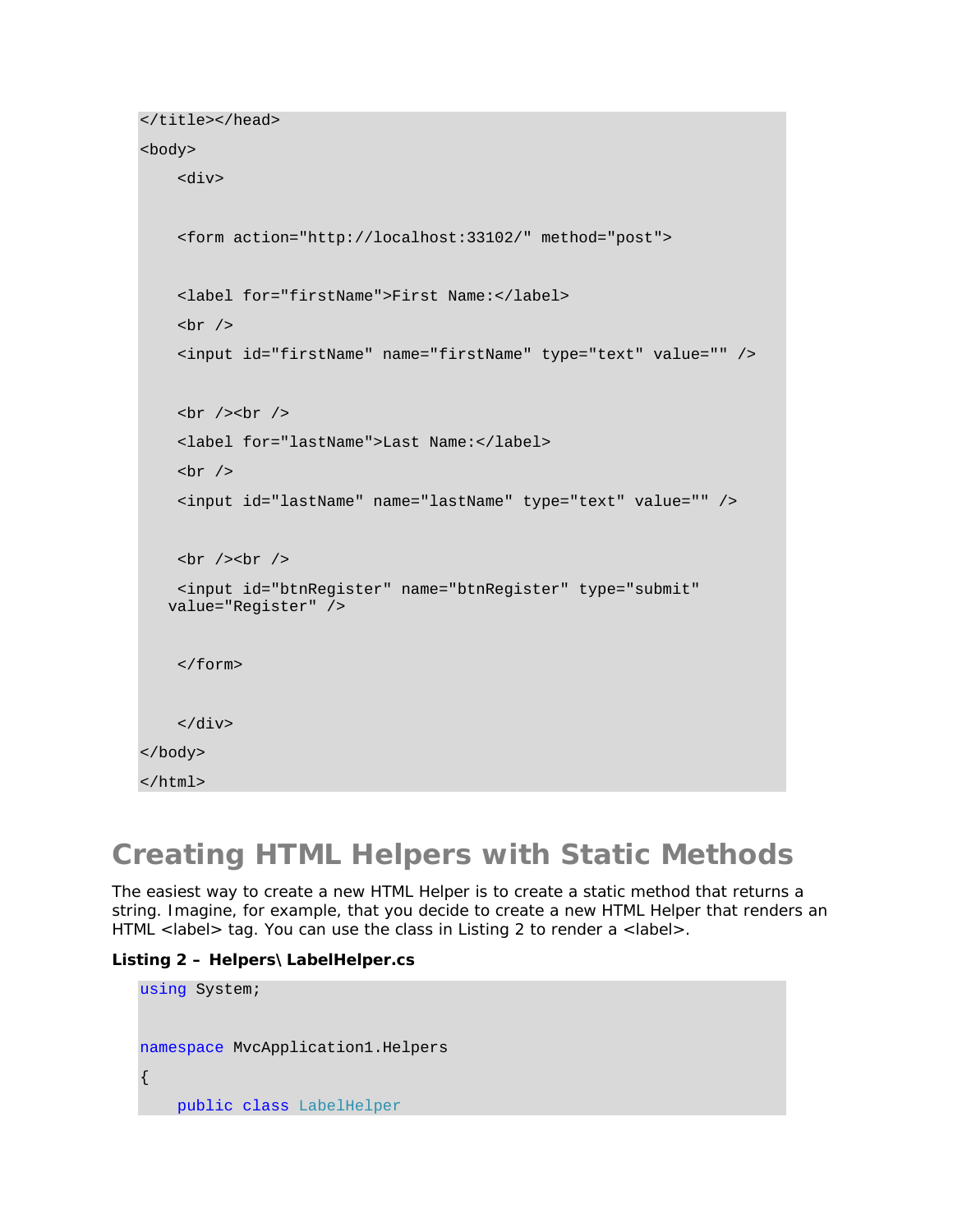```
 { 
         public static string Label(string target, string text) 
         { 
             return String.Format("<label for='{0}'>{1}</label>", 
  target, text); 
 } 
     } 
}
```
There is nothing special about the class in Listing 2. The Label() method simply returns a string.

The modified Index view in Listing 3 uses the LabelHelper to render HTML <label> tags. Notice that the view includes an <%@ Imports %> directive that imports the Application1.Helpers namespace.

```
Listing 2 – Views\Home\Index2.aspx
```

```
<%@ Page Language="C#" AutoEventWireup="true" 
   CodeBehind="Index2.aspx.cs" 
   Inherits="MvcApplication1.Views.Home.Index2" %> 
<%@ Import Namespace="MvcApplication1.Helpers" %> 
<!DOCTYPE html PUBLIC "-//W3C//DTD XHTML 1.0 Transitional//EN" 
   "http://www.w3.org/TR/xhtml1/DTD/xhtml1-transitional.dtd"> 
<html xmlns="http://www.w3.org/1999/xhtml" > 
<head id="Head1" runat="server"> 
     <title>Index2</title> 
</head> 
<body> 
     <div> 
     <% using (Html.BeginForm()) 
       \{ \frac{8}{3} <%= LabelHelper.Label("firstName", "First Name:") %> 
    -br />
     <%= Html.TextBox("firstName")%>
```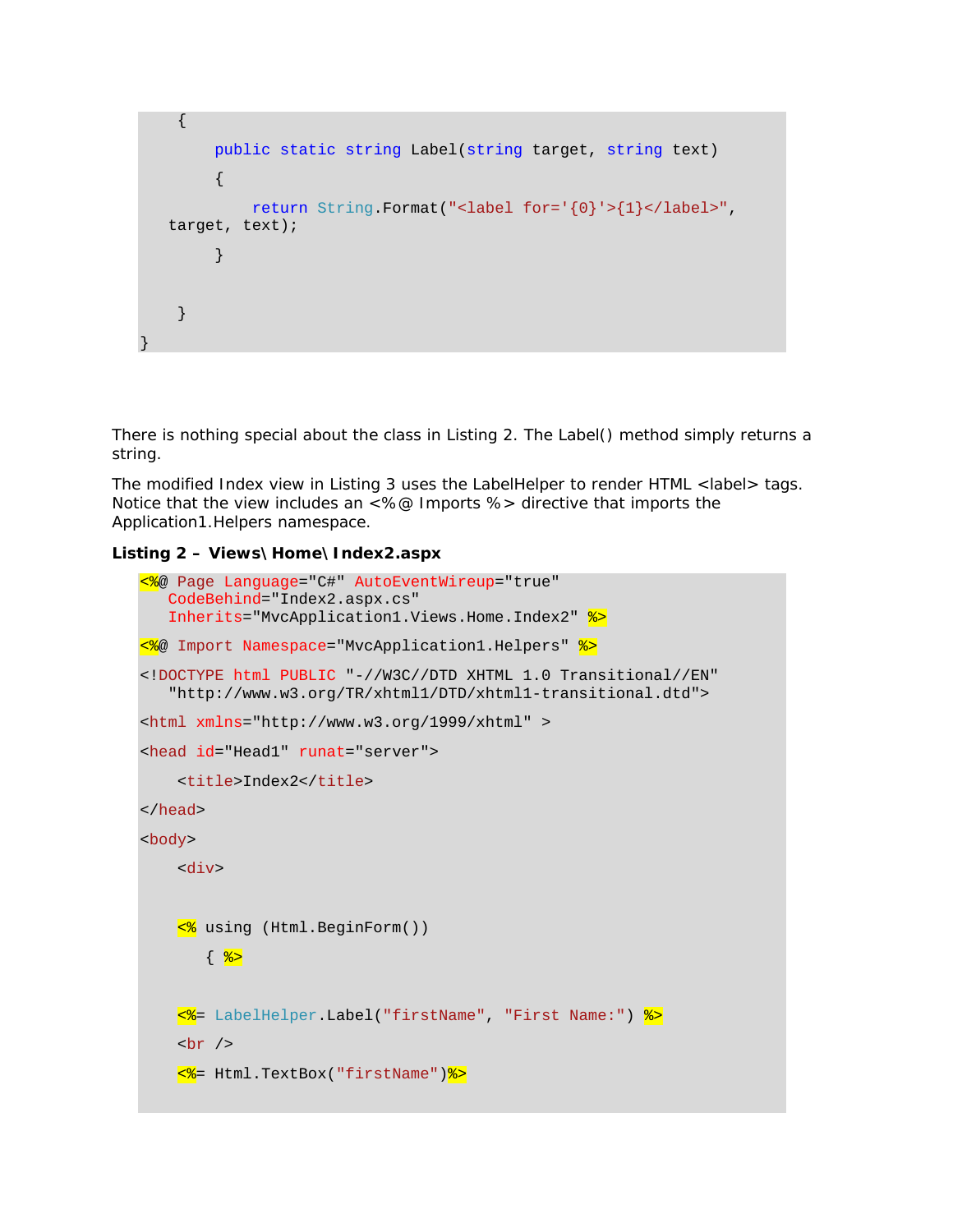```
br />br />br <%= LabelHelper.Label("lastName", "Last Name:") %> 
    br />
     <%= Html.TextBox("lastName")%> 
    \braket{br} />\braket{br} />
     <input type="submit" value="Register" /> 
    <mark><% } %></mark>
     </div> 
</body> 
</html>
```
### **Creating HTML Helpers with Extension Methods**

If you want to create HTML Helpers that work just like the standard HTML Helpers included in the ASP.NET MVC framework then you need to create extension methods. Extension methods enable you to add new methods to an existing class. When creating an HTML Helper method, you add new methods to the HtmlHelper class represented by a view's Html property.

The class in Listing 3 adds an extension method to the HtmlHelper class named Label(). There are a couple of things that you should notice about this class. First, notice that the class is a static class. You must define an extension method with a static class.

Second, notice that the first parameter of the Label() method is preceded by the keyword *this*. The first parameter of an extension method indicates the class that the extension method extends.

```
Listing 3 – Helpers\LabelExtensions.cs
```

```
using System; 
using System.Web.Mvc; 
namespace MvcApplication1.Helpers 
{ 
      public static class LabelExtensions 
\left\{ \begin{array}{c} \end{array} \right.
```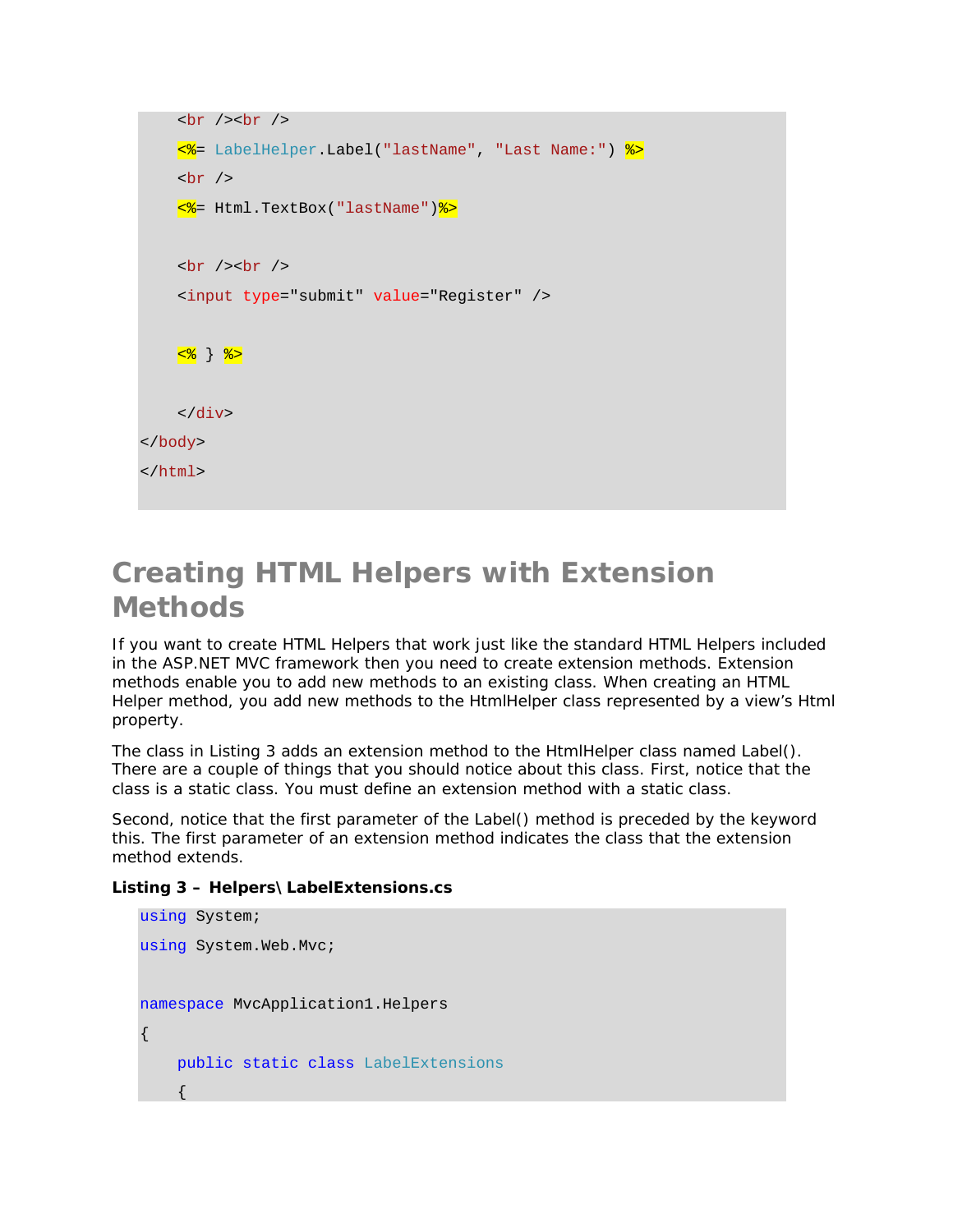```
 public static string Label(this HtmlHelper helper, string
   target, string text) 
\left\{ \begin{array}{c} 0 & 0 \\ 0 & 0 \end{array} \right. return String.Format("<label for='{0}'>{1}</label>", 
   target, text); 
           } 
      } 
}
```
After you create an extension method, and build your application successfully, the extension method appears in Visual Studio Intellisense like all of the other methods of a class (see Figure 2). The only difference is that extension methods appear with a special symbol next to them (an icon of a downward arrow).

**Figure 2 – Using the Html.Label() extension method** 



The modified Index view in Listing 4 uses the Html.Label() extension method to render all of its <label> tags.

**Listing 4 – Views\Home\Index3.aspx** 

```
<%@ Page Language="C#" AutoEventWireup="true" 
   CodeBehind="Index3.aspx.cs" 
   Inherits="MvcApplication1.Views.Home.Index3" %> 
<%@ Import Namespace="MvcApplication1.Helpers" %> 
<!DOCTYPE html PUBLIC "-//W3C//DTD XHTML 1.0 Transitional//EN" 
   "http://www.w3.org/TR/xhtml1/DTD/xhtml1-transitional.dtd">
```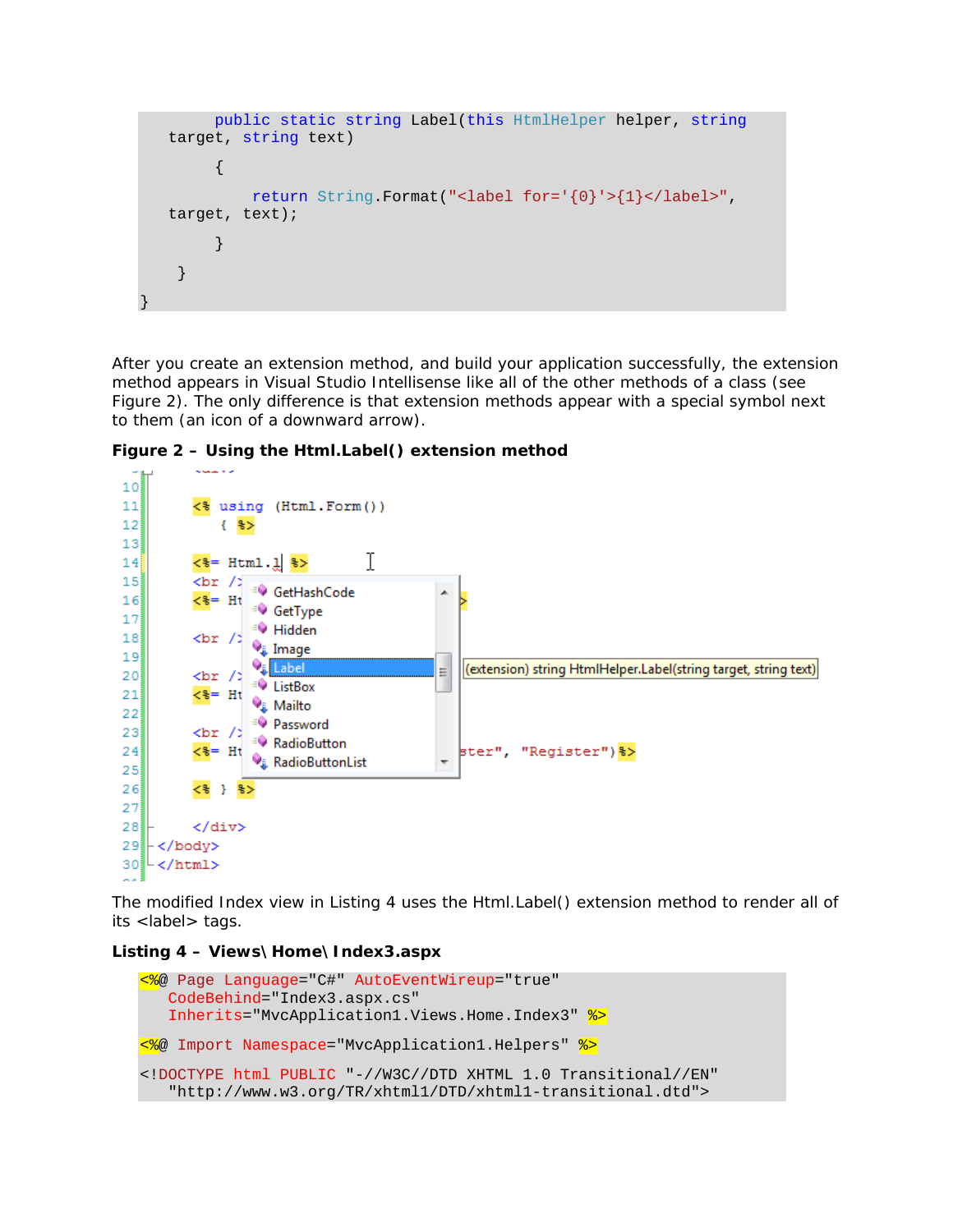```
<html xmlns="http://www.w3.org/1999/xhtml" > 
<head id="Head1" runat="server"> 
    <title>Index3</title>
</head> 
<body> 
     <div> 
     <% using (Html.BeginForm()) 
        \{ \frac{8}{3} <%= Html.Label("firstName", "First Name:") %> 
    br />
     <%= Html.TextBox("firstName")%> 
    br /> \frac{1}{2} <%= Html.Label("lastName", "Last Name:") %> 
    br />
     <%= Html.TextBox("lastName")%> 
    br />br />br />
     <input type="submit" value="Register" /> 
    <mark><% } %></mark>
     </div> 
</body> 
</html>
```
### **Summary**

In this tutorial, you learned two methods of creating custom HTML Helpers. First, you learned how to create a custom Label() HTML Helper by creating a static method that returns a string. Next, you learned how to create a custom Label() HTML Helper method by creating an extension method on the HtmlHelper class.